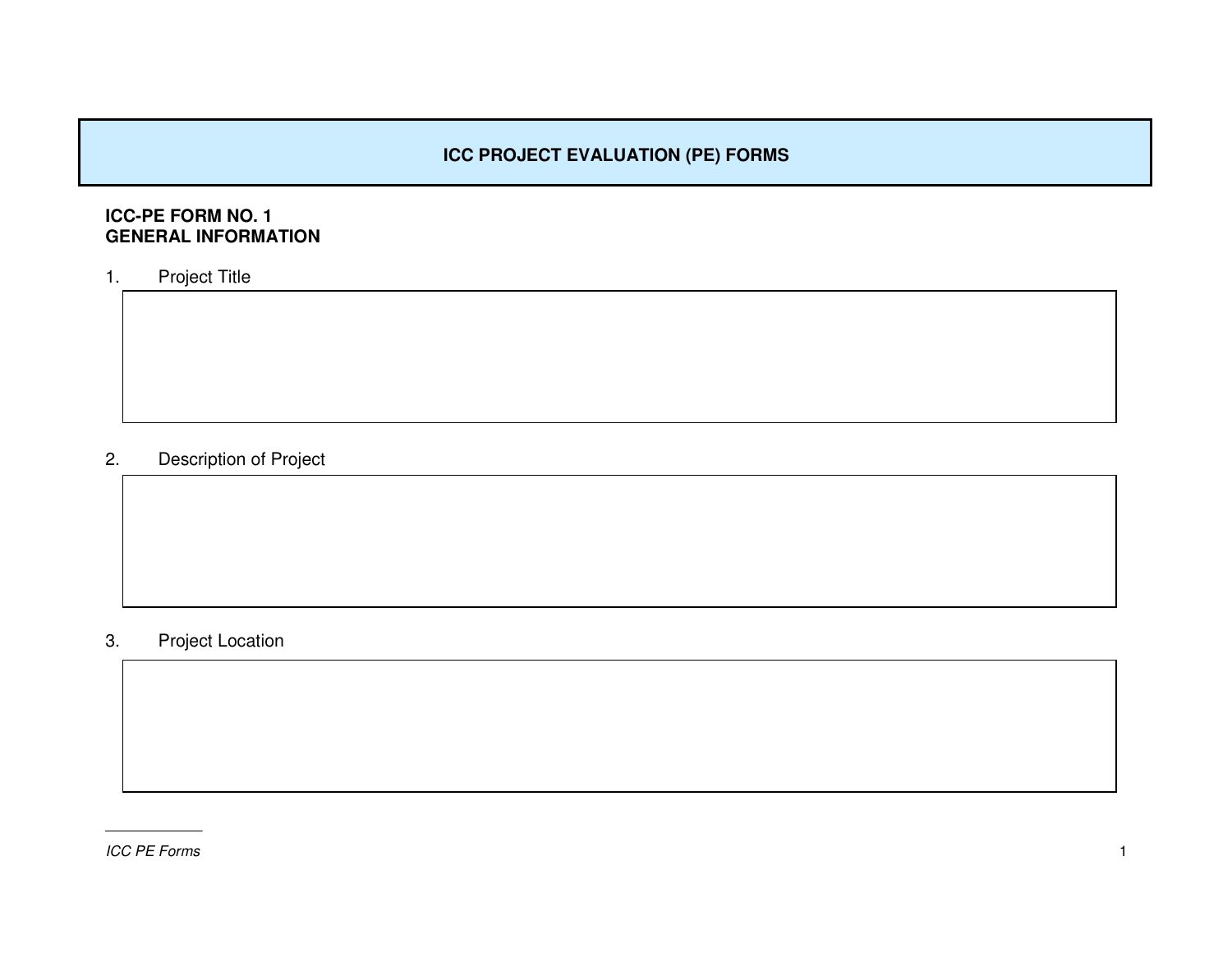#### **ICC-PE FORM NO. 1 GENERAL INFORMATION (continued)**

- 4.Total Project Cost\* \_\_\_\_\_\_\_\_\_\_\_\_\_\_\_\_\_\_\_\_\_\_\_\_\_\_\_\_ Exchange rate: \_\_\_\_\_\_\_\_\_\_\_\_\_\_\_\_ a. Foreign Funding \_\_\_\_\_\_\_\_\_\_\_\_\_\_\_\_\_\_\_\_\_\_\_ - Foreign Source\*  $\mathcal{F}_{\mathcal{S}}$  , which is a set of the source  $\mathcal{F}_{\mathcal{S}}$ - Local Source\_\_\_\_\_\_\_\_\_\_\_\_\_\_\_\_\_\_ b. Local Funding - Foreign Source\* \_\_\_\_\_\_\_\_\_\_\_\_\_\_\_\_\_\_\_\_\_\_\_ - Local Source
- 5.Summary of Implementation and Cost Schedule

|                           | Year N<br>Year <sup>-</sup> |                   |                                                                  |  |   | <b>TOTAL</b> |
|---------------------------|-----------------------------|-------------------|------------------------------------------------------------------|--|---|--------------|
| <b>Activity/Component</b> | <b>Foreign Source</b>       |                   | <b>Local Source</b><br><b>Foreign Cost*</b><br><b>Local Cost</b> |  |   |              |
|                           | Foreign Cost*               | <b>Local Cost</b> |                                                                  |  | . |              |
|                           |                             |                   |                                                                  |  |   |              |
|                           |                             |                   |                                                                  |  |   |              |
| <b>TOTAL</b>              |                             |                   |                                                                  |  | . |              |

6.Implementing Agency(s)/Firm(s) \_\_\_\_\_\_\_\_\_\_\_\_\_\_\_\_\_\_\_\_\_\_\_\_\_\_\_\_\_\_\_\_\_\_\_\_\_\_\_\_\_\_\_\_\_\_\_\_\_\_\_\_\_\_\_\_\_\_\_\_\_\_\_\_\_\_\_\_\_\_\_\_

> Prepared by : \_\_\_\_\_\_\_\_\_\_\_\_\_\_\_\_\_\_\_\_\_\_\_\_ Telephone Number : \_\_\_\_\_\_\_\_\_\_\_\_\_\_\_\_\_\_\_\_\_\_\_\_ Office Address : \_\_\_\_\_\_\_\_\_\_\_\_\_\_\_\_\_\_\_\_\_\_\_\_ Date Prepared  $\ddot{\bullet}$  : and the present set of the present set of the present set of the present set of the present set of the present set of the present set of the present set of the present set of the present set of the present set

\_\_\_\_\_\_\_\_\_\_\_\_\_\_\_\_\_\_\_\_\_\_\_\_\_\_\_\_\_\_\_\_\_\_\_\_\_\_\_\_\_\_\_\_\_\_\_\_\_\_\_\_\_\_\_\_\_\_\_\_\_\_\_\_\_\_\_\_\_\_\_\_

\* Expressed in foreign currency and peso equivalent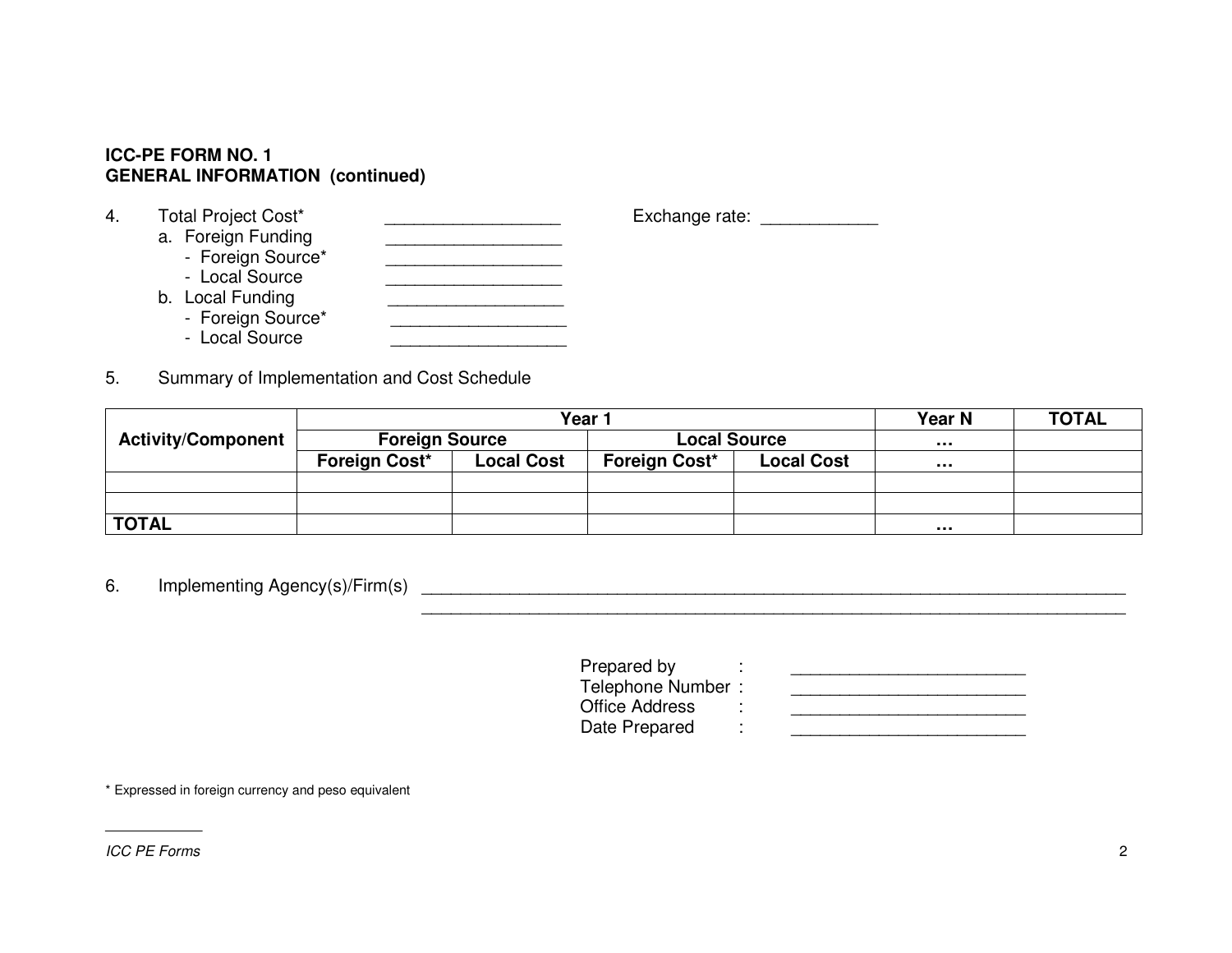# **ICC-PE FORM NO. 2 SOURCES OF FINANCING**

# **SOURCES OF FINANCING**

|                                                                                                                          | <b>YEAR0</b> | <b>YEAR1</b> | <b>YEAR 2</b> | <b>YEAR 3</b> | <b>YEAR 4</b> | <b>YEARN</b> |
|--------------------------------------------------------------------------------------------------------------------------|--------------|--------------|---------------|---------------|---------------|--------------|
| I. LOCAL SOURCE<br><b>Budget Appropriation</b><br>2. Equity $1/$<br>3. Bonds and Notes                                   |              |              |               |               |               |              |
| 4. Direct Borrowing                                                                                                      |              |              |               |               |               |              |
| a) Deposit Money Banks<br>b) Specialized Banks<br>(DBP, LBP, PNB)                                                        |              |              |               |               |               |              |
| <b>Thrift Banks</b><br>C)                                                                                                |              |              |               |               |               |              |
| <b>Other Financial Institutions</b><br>d)<br>i) Those regulated by or under<br>supervision of the Central Bank           |              |              |               |               |               |              |
| Those which are not regulated<br>ii)<br>by or under supervision of<br>Central Bank (e.g. private<br>Insurance companies) |              |              |               |               |               |              |

 $1'$  For government corporations equity should exclude contributions derived from budgetary appropriations.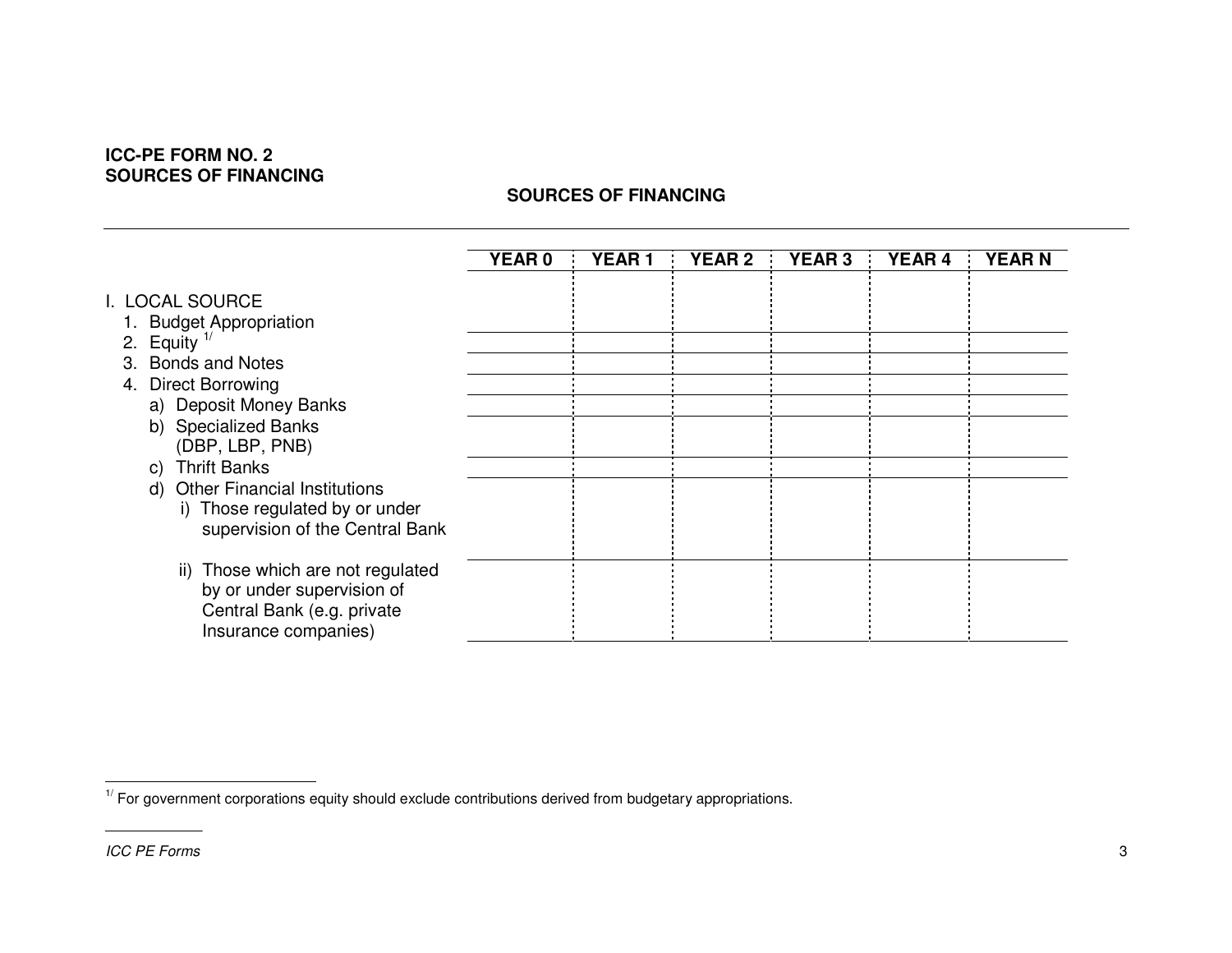#### **ICC-PE FORM NO. 2 SOURCES OF FINANCING (continued)**

|                                                                                                                                                  | <b>YEAR 0</b> | <b>YEAR1</b> | <b>YEAR 2</b> | <b>YEAR3</b> | <b>YEAR 4</b> | <b>YEARN</b> |
|--------------------------------------------------------------------------------------------------------------------------------------------------|---------------|--------------|---------------|--------------|---------------|--------------|
| II. FOREIGN SOURCE<br>1. Foreign Loans*<br>a) Direct Obligation<br>Of proponent <sup>2/</sup><br>i) Concessional Loans*<br>ii) Commercial Loans* |               |              |               |              |               |              |
| b) From Relending Lines*<br>i) Concessional Loans*<br>ii) Commercial Loans*                                                                      |               |              |               |              |               |              |
| c) Bonds and Notes*                                                                                                                              |               |              |               |              |               |              |
| 2. Equity*<br>3. Others*                                                                                                                         |               |              |               |              |               |              |
| Total                                                                                                                                            |               |              |               |              |               |              |

<sup>2/</sup> Indicate whether already approved or yet to be approved by the Central Bank.<br>\* Expressed in foreign currency and peso equivalent.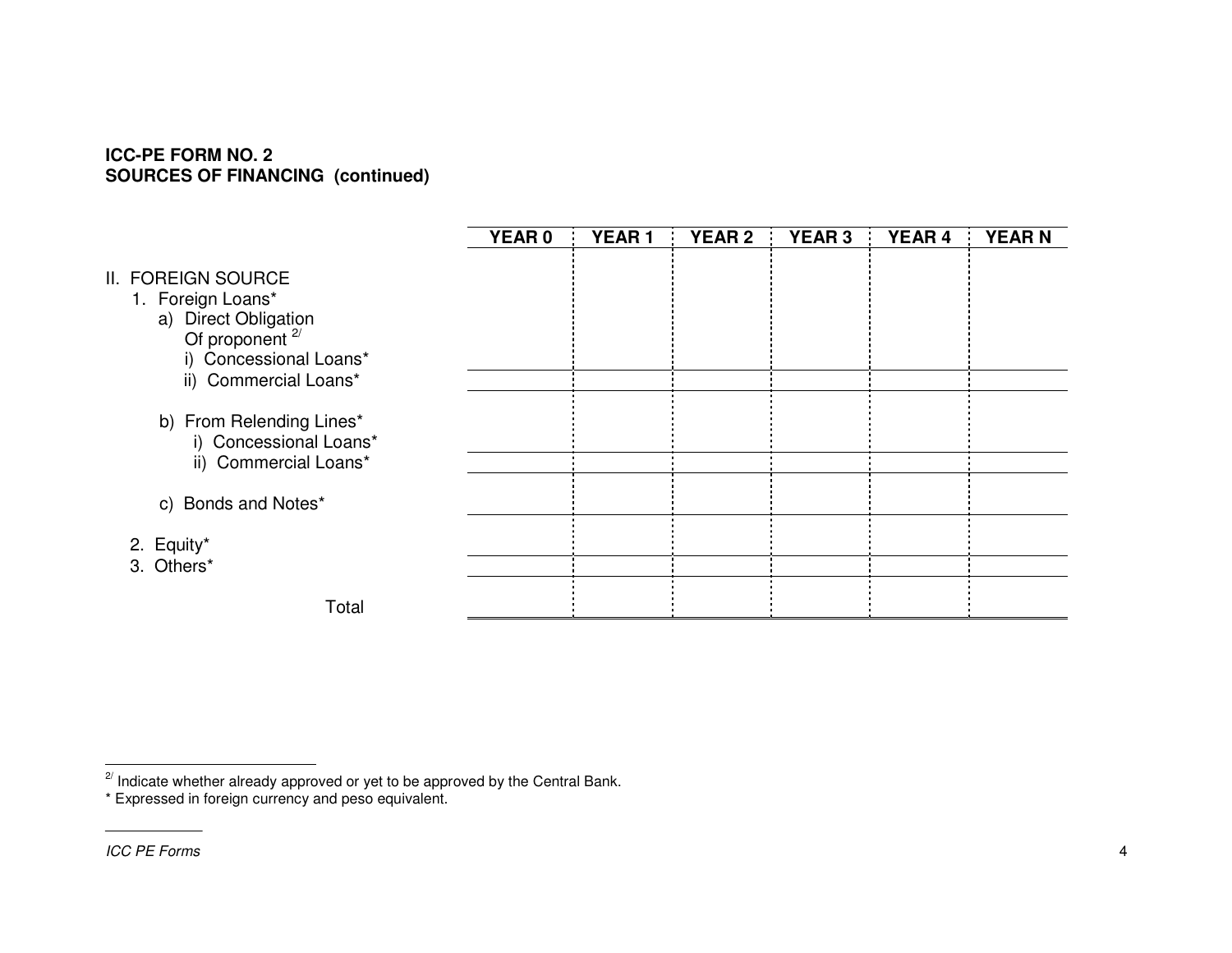# **ICC-PE FORM NO. 3 ESTIMATED PROJECT COST**

# All costs are expressed in constant prices \_\_\_\_\_\_\_\_\_\_\_\_\_\_\_\_\_\_\_\_\_\_\_\_\_\_\_\_\_\_\_\_\_\_\_\_\_\_\_\_\_\_\_\_\_\_\_\_\_\_\_\_\_\_\_\_ (indicate year) In the contract of the contract of the contract of the contract of the contract of the contract of the contract of the contract of the contract of the contract of the contract of the contract of the contract of the contrac \_\_\_\_\_\_\_\_\_\_\_\_\_\_\_\_\_\_\_\_\_\_\_ Units **YEAR 0 YEAR 1 YEAR 2 YEAR 3 YEAR N** 1. Civil Worksa. Equipment/Machineries Foreign Exchange Costs  $\frac{1 \text{ } \$}$ <br>
Local Costs  $\frac{?}$ Local Costss P b. Materials/Supplies Foreign Exchange Costs<br>  $\frac{1 \text{ s}}{P}$ Local Costss iP c. Labor costsc.1 Supervision and Consultancy FeesForeign Exchange Costs<br>  $\frac{1}{2}$  Ocal Costs Local Costss P c.2 Laborers Local Costs (skilled) P (unskilled) **P**

## *INVESTMENT PHASE*

*ICC PE Forms PE Forms* 5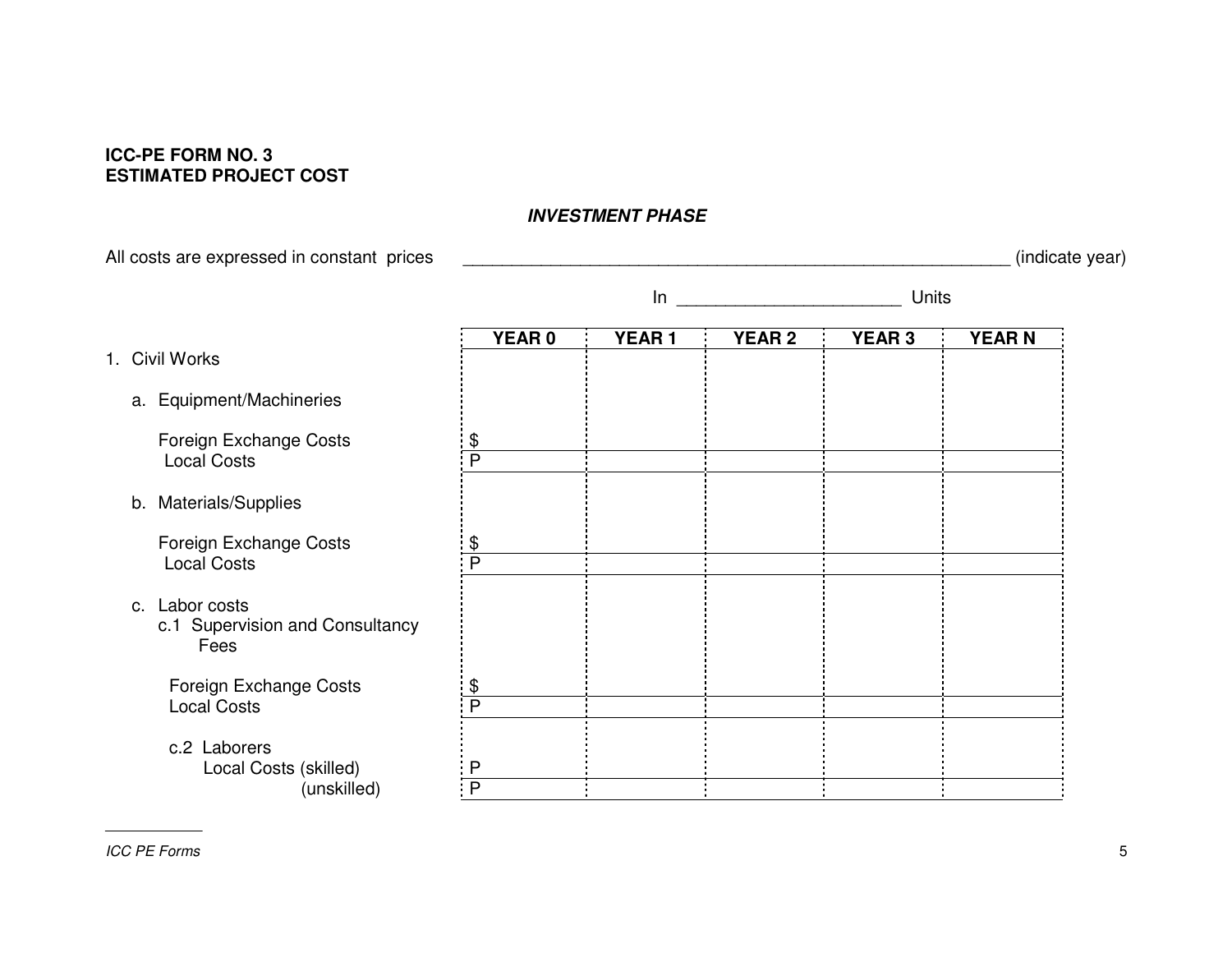#### **ICC-PE-FORM NO. 3 ESTIMATED PROJECT COST (continued)**

|                                                                                                                 | <b>INVESTMENT PHASE</b><br>In |              |               | Units         |              |  |
|-----------------------------------------------------------------------------------------------------------------|-------------------------------|--------------|---------------|---------------|--------------|--|
|                                                                                                                 | <b>YEAR0</b>                  | <b>YEAR1</b> | <b>YEAR 2</b> | <b>YEAR 3</b> | <b>YEARN</b> |  |
| 2. Machineries/Equipments<br>Foreign Exchange Costs<br><b>Local Costs</b>                                       | \$<br>P                       |              |               |               |              |  |
| 3. Land Acquisition Costs                                                                                       | P                             |              |               |               |              |  |
| 4. Other Investment Phase Costs<br>(Specify)<br>Foreign Exchange Costs                                          | \$<br>P                       |              |               |               |              |  |
| <b>Local Costs</b><br>5. Total costs $(1-4)$<br><b>Total Foreign Exchange Costs</b><br><b>Total Local Costs</b> | \$<br>P                       |              |               |               |              |  |
| 6. Subsidies<br>What are the subsidized items?                                                                  | P                             |              |               |               |              |  |

Assumptions:

Office Address : **Date Prepared**  $\mathbf{P}=\mathbf{P}$  , we are defined in the set of the set of the set of the set of the set of the set of the set of the set of the set of the set of the set of the set of the set of the set of the set of the set of the set of

Prepared by : \_\_\_\_\_\_\_\_\_\_\_\_\_\_\_\_\_\_\_\_\_\_\_\_\_\_\_\_\_\_ Telephone Number : \_\_\_\_\_\_\_\_\_\_\_\_\_\_\_\_\_\_\_\_\_\_\_\_\_\_\_\_\_\_ \_\_\_\_\_\_\_\_\_\_\_\_\_\_\_\_\_\_\_\_\_\_\_\_\_\_\_\_\_\_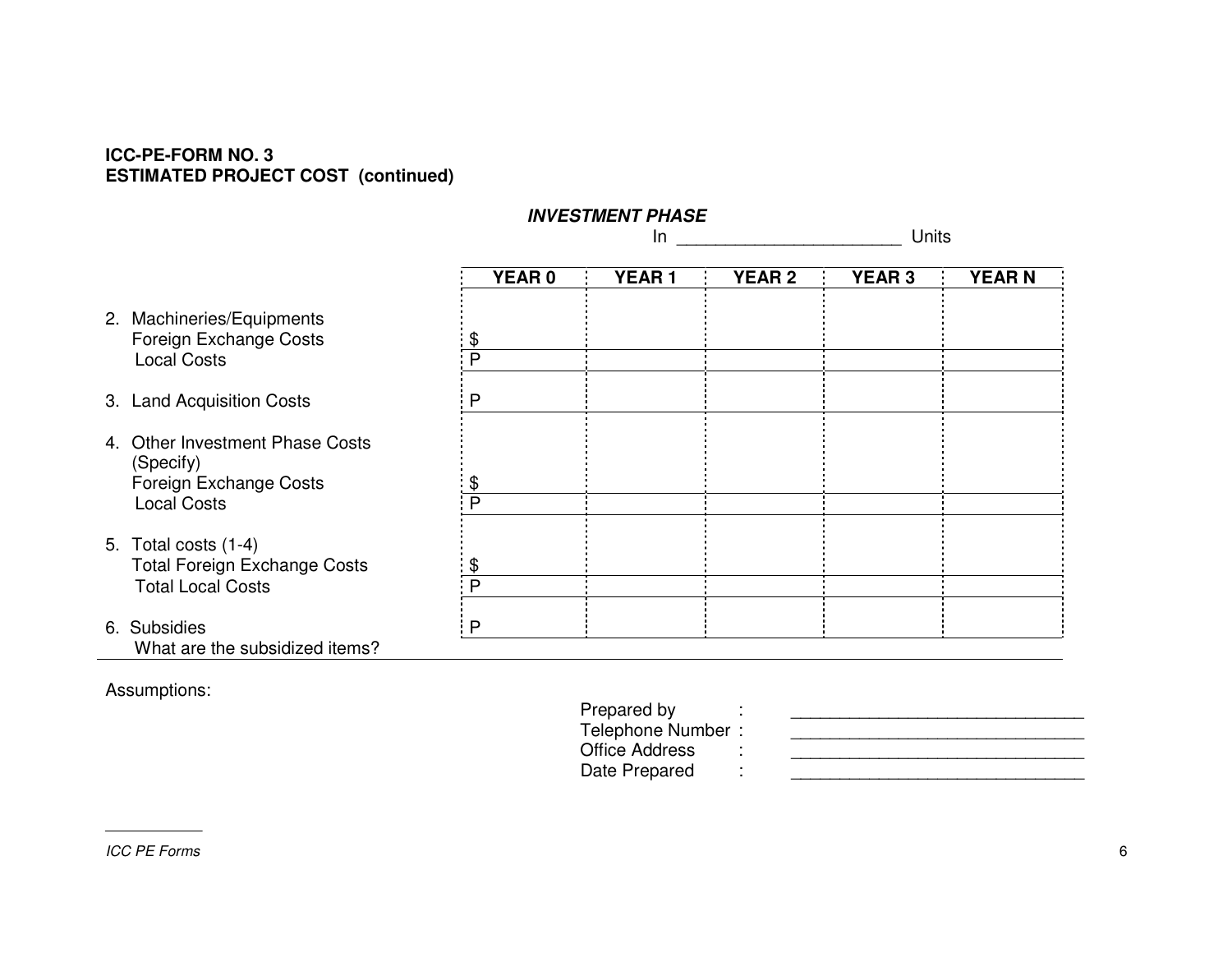#### **ICC-PE-FORM NO. 4 ANNUAL OPERATIONS AND MAINTENANCE COST**

#### *OPERATIONAL PHASE*

Indicate the year when the Project starts operation \_\_\_\_\_\_\_\_\_\_\_\_\_\_\_\_\_\_\_\_\_\_\_\_\_\_\_\_

| <b>ITEM</b>                                                                              | <b>YEAR1</b> | <b>YEAR 2</b> | <b>YEAR 3</b> | <b>YEAR 4</b> | <b>YEARN</b> |
|------------------------------------------------------------------------------------------|--------------|---------------|---------------|---------------|--------------|
| 1. Equipment/Machineries<br>Foreign Exchange Costs<br><b>Local Costs</b>                 | \$<br>Þ      |               |               |               |              |
| 2. Materials/Supplies<br>Foreign Exchange Costs<br><b>Local Costs</b>                    | \$           |               |               |               |              |
| 3. Labor Cost<br>Supervision/Consultancy<br>Foreign Exchange Costs<br><b>Local Costs</b> | \$           |               |               |               |              |
| Laborers (Skilled)<br>Laborers (Unskilled)                                               | P<br>P       |               |               |               |              |
| 4. Utilities (Electricity, Water etc.)<br>Foreign Exchange Costs<br><b>Local Costs</b>   |              |               |               |               |              |
| 5. Oil Costs<br>Foreign Exchange Costs<br><b>Local Costs</b>                             |              |               |               |               |              |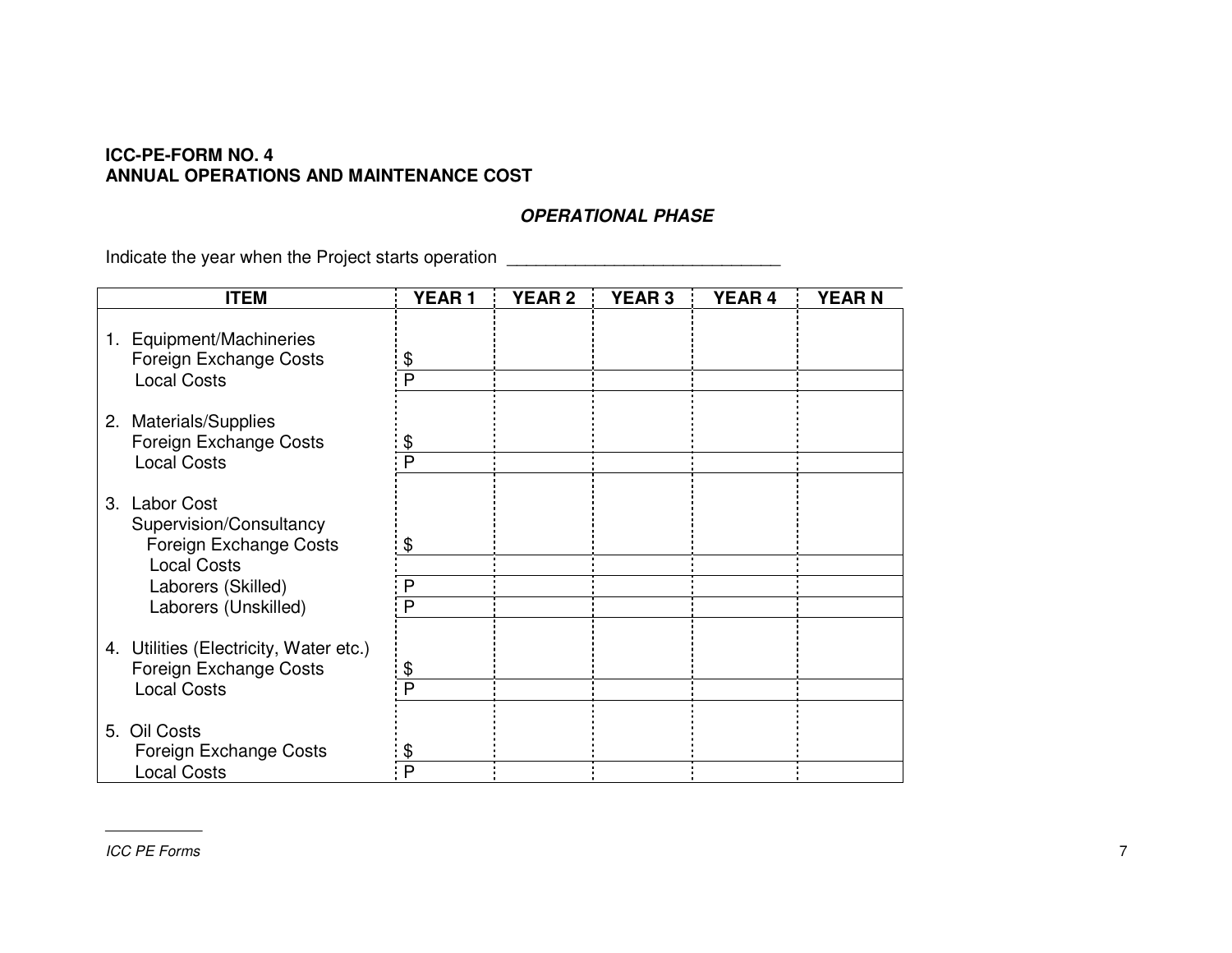#### **ICC-PE FORM NO. 4 ANNUAL OPERATIONS AND MAINTENANCE COST (continued)**

# *OPERATIONAL PHASE*

|    | <b>ITEM</b>                                              | <b>YEAR1</b> | YEAR 2 YEAR 3 YEAR 4 | <b>YEARN</b> |
|----|----------------------------------------------------------|--------------|----------------------|--------------|
|    | 6. Other O & M Costs (Specify)<br>Foreign Exchange Costs |              |                      |              |
|    | <b>Local Costs</b>                                       |              |                      |              |
|    | 7. Total O & M Costs<br>Foreign Exchange Costs           |              |                      |              |
|    | <b>Local Costs</b>                                       |              |                      |              |
| 8. | <b>Subsidies</b>                                         | n            |                      |              |

What are the subsidized items?

Prepared by  $\qquad \qquad : \qquad \qquad \qquad 1$ <br>Telephone Number : Office Address : Date Prepared :

\_\_\_\_\_\_\_\_\_\_\_\_\_\_\_\_\_\_\_\_\_\_\_\_\_\_\_\_\_\_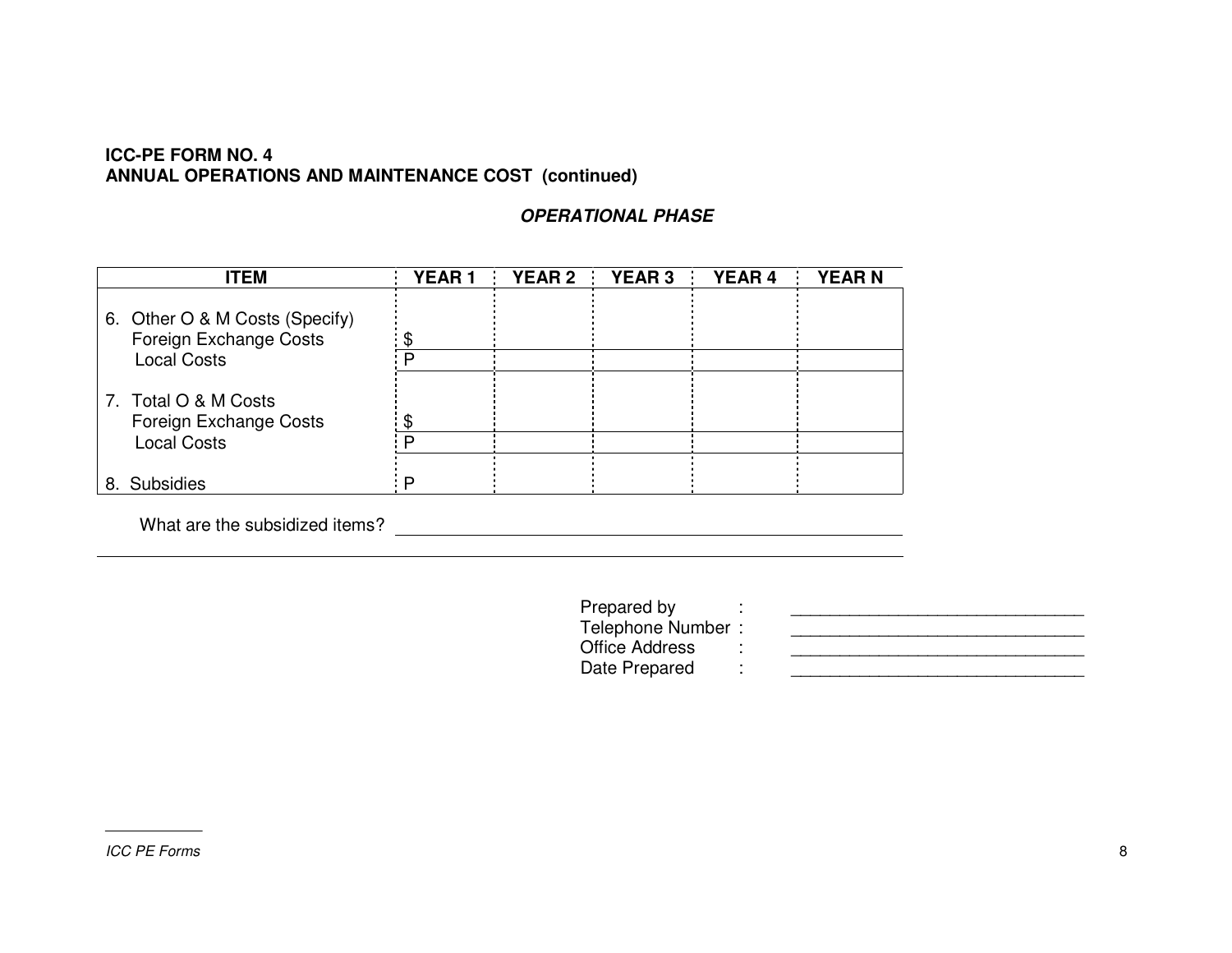# **ICC-PE FORM NO. 5 ESTIMATED PROJECT BENEFITS**

Sources of Project Benefits

| <b>YEAR</b>       | <b>VALUE OF BENEFITS</b> | <b>YEAR</b> | <b>VALUE OF BENEFITS</b> |
|-------------------|--------------------------|-------------|--------------------------|
|                   |                          |             |                          |
| 1                 |                          |             |                          |
|                   |                          |             |                          |
| $\overline{2}$    |                          |             |                          |
| $\mathbf{3}$      |                          |             |                          |
|                   |                          |             |                          |
| $\overline{4}$    |                          |             |                          |
|                   |                          |             |                          |
| $\overline{5}$    |                          |             |                          |
| $6\phantom{1}$    |                          |             |                          |
|                   |                          |             |                          |
| $\overline{7}$    |                          |             |                          |
|                   |                          |             |                          |
| $\bf 8$           |                          |             |                          |
|                   |                          |             |                          |
| $\boldsymbol{9}$  |                          |             |                          |
|                   |                          |             |                          |
| $\sim$ 0.00 $\pm$ |                          |             |                          |

Assumptions:

Office Address :

Prepared by : \_\_\_\_\_\_\_\_\_\_\_\_\_\_\_\_\_\_\_\_\_\_\_\_\_\_\_\_\_\_ Telephone Number : \_\_\_\_\_\_\_\_\_\_\_\_\_\_\_\_\_\_\_\_\_\_\_\_\_\_\_\_\_\_ \_\_\_\_\_\_\_\_\_\_\_\_\_\_\_\_\_\_\_\_\_\_\_\_\_\_\_\_\_\_ Date Prepared : \_\_\_\_\_\_\_\_\_\_\_\_\_\_\_\_\_\_\_\_\_\_\_\_\_\_\_\_\_\_